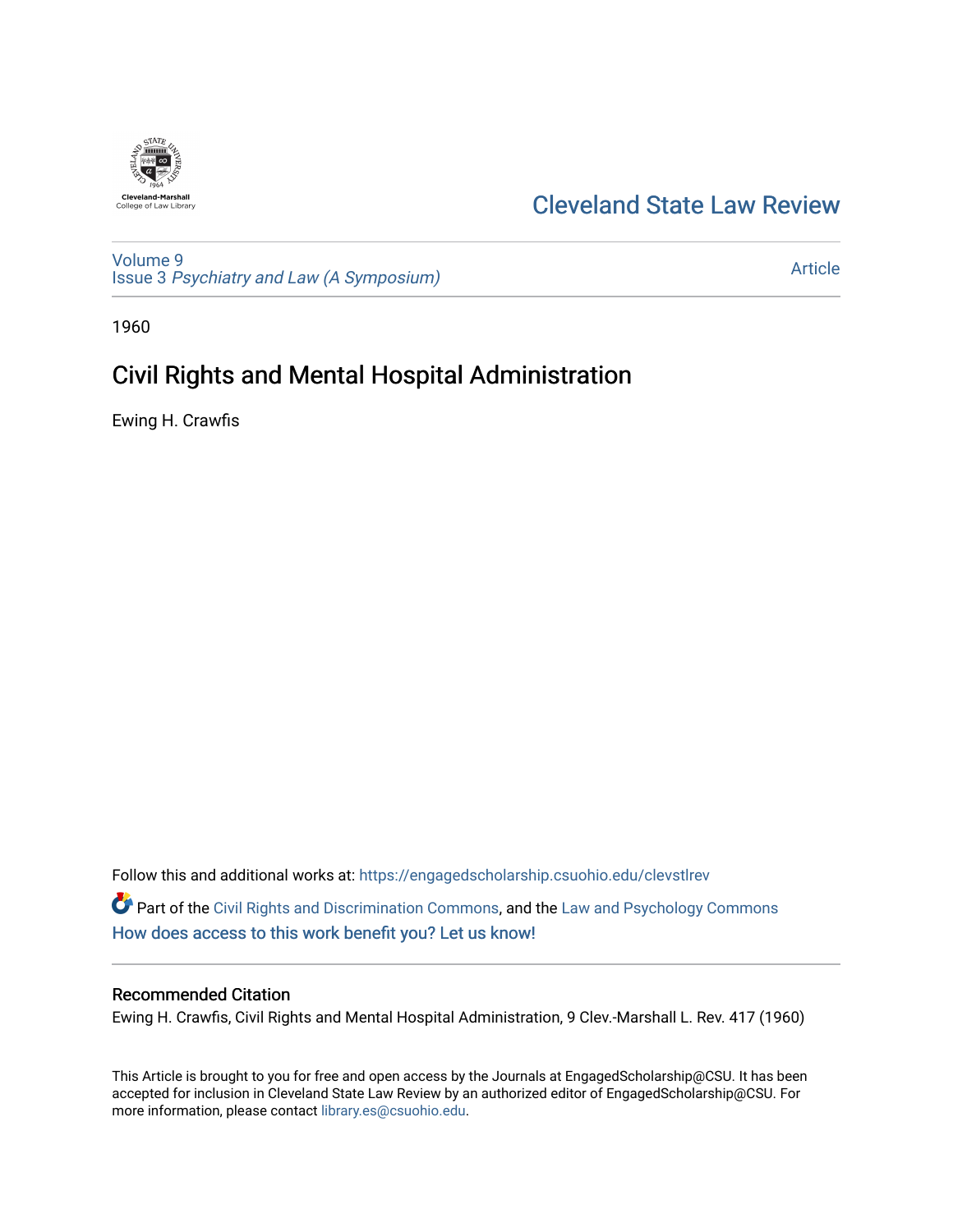### *Civil Rights and Mental Hospital Administration*

#### *Ewing H. Crawfis\**

**L ET US** START OUR DISCUSSION by indicating a frame of reference for the comments we wish to give about civil rights. Our discussion will relate primarily to patients, who have been hospitalized for the observation and treatment of mental illness, rather than those patients seen either in the office or in the clinic. It is also based on the statutes in Ohio and on the practice in the courts and more especially in the receiving hospitals and state hospitals in Ohio. It should be noted that the state hospitals give long-term care for such patients and that the receiving hospitals give short term care for such patients. The receiving hospitals admit a high percentage of voluntary patients, whereas the state hospitals admit patients who have been committed. In the two receiving hospitals in Cleveland, the percentage of voluntary admissions exceeds fifty per cent, while the two state hospitals have less than ten per cent of voluntary admissions.

In Ohio, there is a clear distinction between voluntary admissions and medical certificate admissions, and all other types from the standpoint of the patient's civil rights. Section 5123.57 of the Ohio Revised Code provides that all patients except voluntary and medical certificate admissions are incompetent. There is one exception to this in that Section 5123.23 provides for a ninety day referral by the Probate Court in questionable cases where the Court cannot make a final determination as to whether or not the patient is mentally ill. It is assumed that under the provisions of this section of the statutes, the patient's competence is suspended during this period of time until the final disposition by the court. There has been no court decision on this, since it has been in effect only since November, 1959.

It is well for us to remember that even for the committed, incompetent patient, certain so-called "natural" rights are retained. I refer to such things as the right of privacy, the right to be protected from assault, libel and slander, the right to sue in tort for negligence (although the suit must be instituted in

**<sup>\*</sup>** B.S., M.D., Ohio State University; LL.B., Cleveland-Marshall Law School; Diplomate of the American Board of Legal Medicine; Certified as Menta Hospital Administrator by American Psychiatric Association; Member of the Ohio Bar; Superintendent of the Fairhill Psychiatric Hospital in Cleveland (operated by the State of Ohio).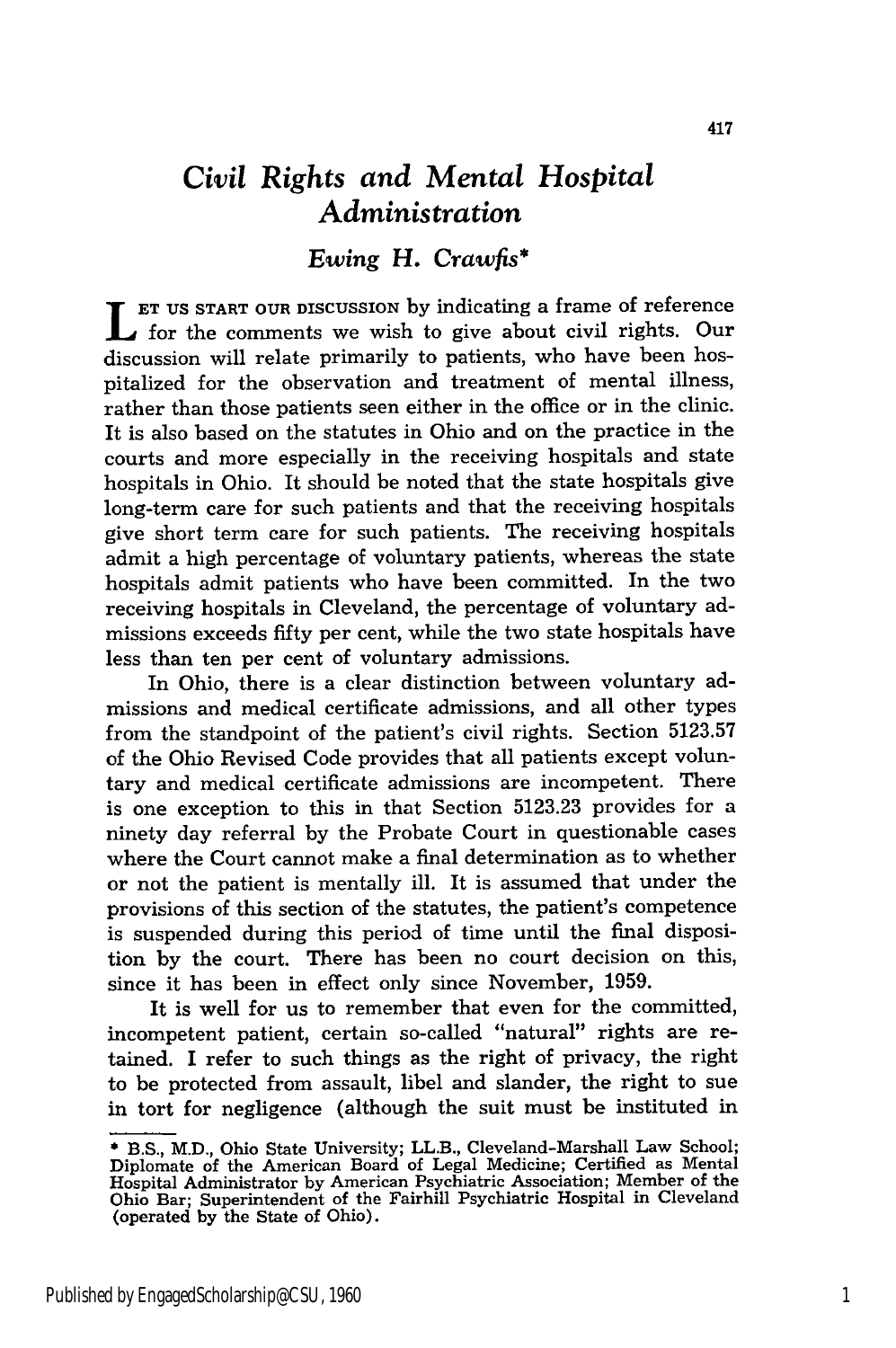the patient's name, by someone else). The right to file an application for a hearing under a Writ of Habeas Corpus is also retained.

The primary civil right, which is lost by commitment, is that of freedom. As a psychiatrist, with long experience in the hospital field, there are several comments I should like to make regarding the commitment process and the loss of civil rights on a general basis.

Lawyers and newspapers are much concerned about "railroading" in which persons can be, and are wrongfully placed in an institution by relatives or other persons. I can assure you that it is the consensus of hospital psychiatrists that these occurrences are rare and are greatly over-emphasized. This is particularly true in this modern day when the psychiatric hospital has a social service staff to explore the social history and to interview relatives and friends, than it was formerly when the medical staff of the hospital was almost completely dependent upon the information supplied by the court and by the complaining witness. Our over-crowded state hospitals are not anxious to hold anyone who can be released, and I would assure you that our problem is much more frequently that of getting the improved or recovered patient out of the hospital rather than of holding an individual who is not sick. Such situations occasionally can occur and some safeguards are needed, but I do wish to point out that such safeguards should be held to a minimum and should not be so burdensome as to restrict the admission of the individual needing treatment. One of the recent suggestions here in our city is to expand the investigative function of the probate court in these cases, just as the probation department makes investigations for the criminal courts. It is my belief that this is a wise suggestion and that those rare situations where an injustice does occur might thus be prevented. At the present time our probate courts must accept the affidavit of the complaining witness, and where there is no information to the contrary, must-of course, act on the basis of the information provided. It is entirely possible under this situation that where there has been a family quarrel or where the complaining relative is quite paranoid, but is able to present a good appearance to the court officer, that an individual may be sent to the hospital, who is not ill. The more common occurrence however, is with the individual who is senile and who has undergone some physical deterioration requiring hospitalization, but in which either nursing home care or hospitalization in a general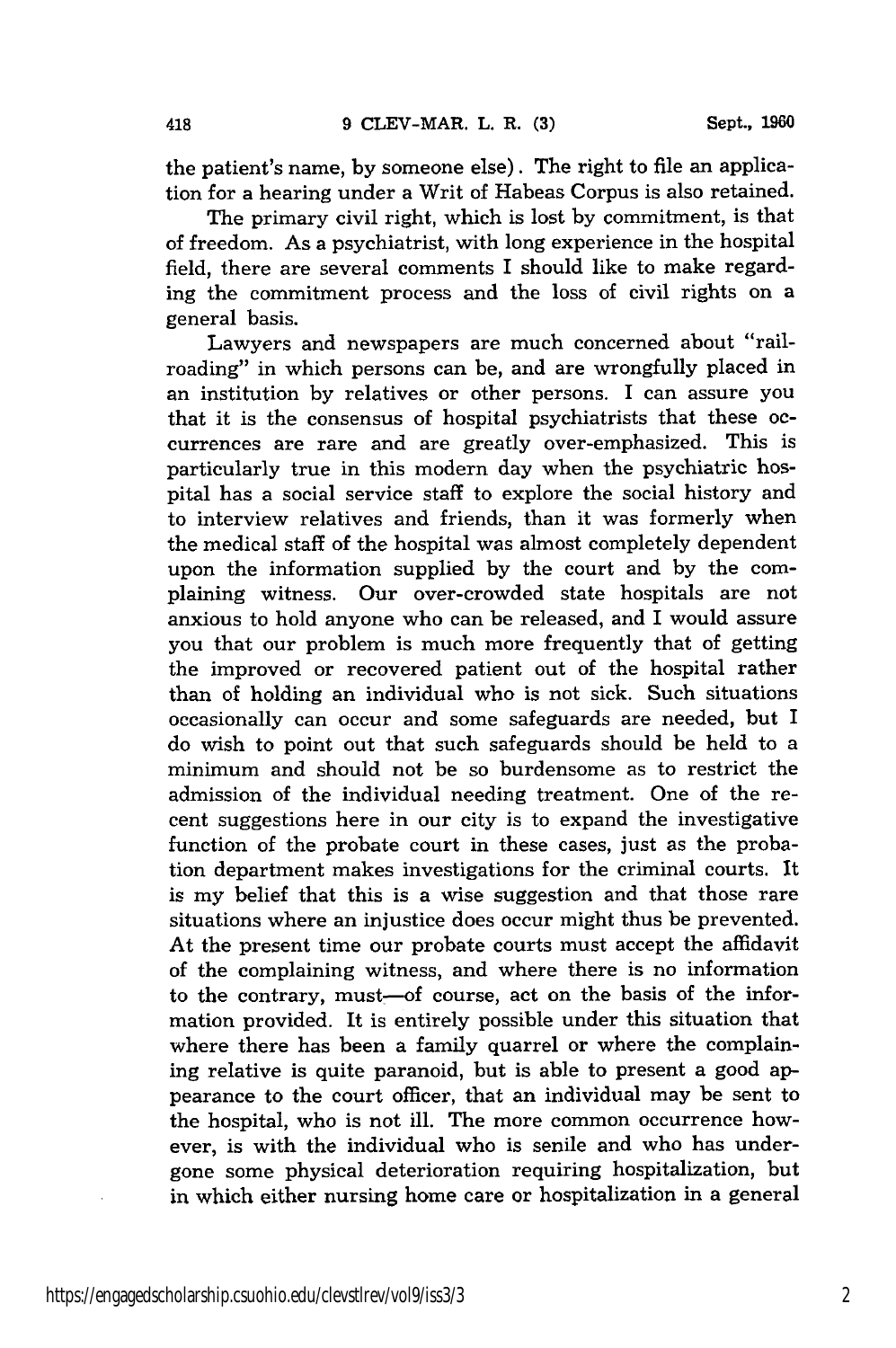hospital is not feasible. In these instances, the family and everyone concerned is so anxious to have the patient hospitalized that the symptoms of mental illness are exaggerated to the point that the court is led to believe that the patient is psychotic. Certainly, in this second kind of a situation, the availability of appropriate facilities will do more for the solution than will the efforts of the hospital social service staff or the suggested investigative branch of the probate court.

The second item I wish to comment upon is the traumatic character of the legal procedures, and particularly the attitudes of the police and the court personnel, which are so damaging to the patient and frequently delay and impair the treatment program. This is involved in the fact that our commitment procedure still parallels the procedures in criminal court in filing of the affidavit, the holding of the hearing, and finally the transportation of the patient (criminal) to the hospital by the police or the sheriff. It is certainly in accordance with good legal principles that a person, whose legal rights are being adjudicated, has a right to appear and to defend himself; therefore the patient is usually required to be present at the hearing. However, for many patients, particularly the paranoid individuals, the testimony of relatives or friends or physicians concerning his symptoms may only further convince him that he is being persecuted and that everyone is against him. Thus, it is not surprising that the patient comes to believe that the staff of the hospital are participants in this plot, and for this reason he is unable and unwilling to cooperate and to participate in the process of diagnosis and treatment. Even though probate court personnel are sympathetic, they must conform to legal requirements.

Finally, of course, is this question of the transportation of the patient to the hospital in a patrol wagon, frequently in some sort of restraint and accompanied by uniformed officers. It is a common experience for the psychiatrist, as the admitting officer, to have the accompanying officer remove the restraints and to find the patient to be entirely cooperative without the need for shackles. Fortunately, this practice is not as prevalent as it was a few years ago. Many of our patients come to the hospital voluntarily or are brought in by their relatives. However, there still is a fairly large number brought to us by the police department or by the sheriff's department, and restraint of these patients is only rarely necessary. I would hope that we would get to the point where this kind of handling would only be regarded as an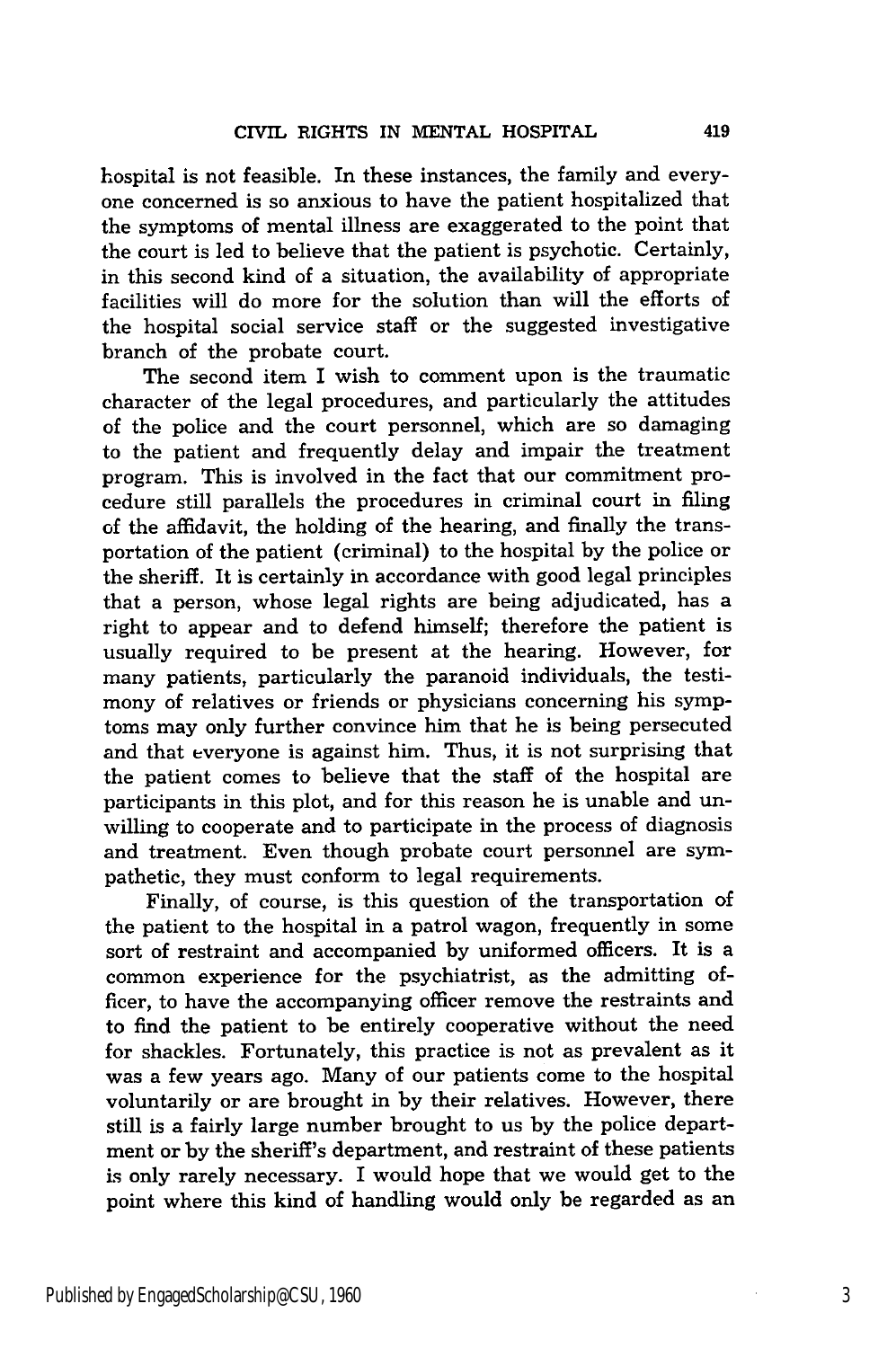emergency, and that it would be dispensed with in all other handling of the mentally ill by the police or the sheriff's departments.

For the past few years I have been quite vocal in my criticism of the Ohio statutes in making commitment an automatic adjudication of incompetence. Many of the other states have divided the issues of competency and hospitalization, but Ohio, unfortunately-has not seen fit to follow their example. In actual practice, some of the probate judges in Ohio consider that the hearing prescribed in Section 5123.23 is primarily to determine competency, and that if the patient is found to be incompetent then commitment follows automatically. There was a time, in one of our county probate courts, when the court psychiatrist regarded his examination of the patient as primarily an effort to determine the question of need of hospitalization without particular effort being made to establish diagnosis or prognosis, and specifically with no effort being made to determine competency. When he testified in the court that the patient needed hospitalization and recommended commitment because of this, the probate judge assumed that he was testifying that the patient was incompetent. This situation existed for some months before the court psychiatrist became aware of the judge's attitude. This particular problem is aggravated by the statute which governs the discharge from the hospital and its relation to the restoration to competency-Section 5123.50. When the patient is discharged as recovered, this operates as a restoration to competency. When discharged as improved, it does not operate as a restoration to competency. In addition to this, the discharge in either category does not operate as a termination of his legal guardianship, but it may be used as evidence in a hearing to terminate guardianship. Unfortunately, in most instances the medical staff of the hospital, in considering the discharge of the patient and evaluating his condition at the time of discharge, pays very little attention to the question of competency, and thus may create a situation which is unjust to the discharged patient. I will return to a further discussion of this problem, but at this point I would like to comment on the question of the psychiatrist's testimony before the court.

Professor Ross has suggested that the questions asked of the psychiatrist and the testimony relating to the patient's condition should be phrased in terms of social facts and predictions. I feel that this is an excellent suggestion and that, if it were

l,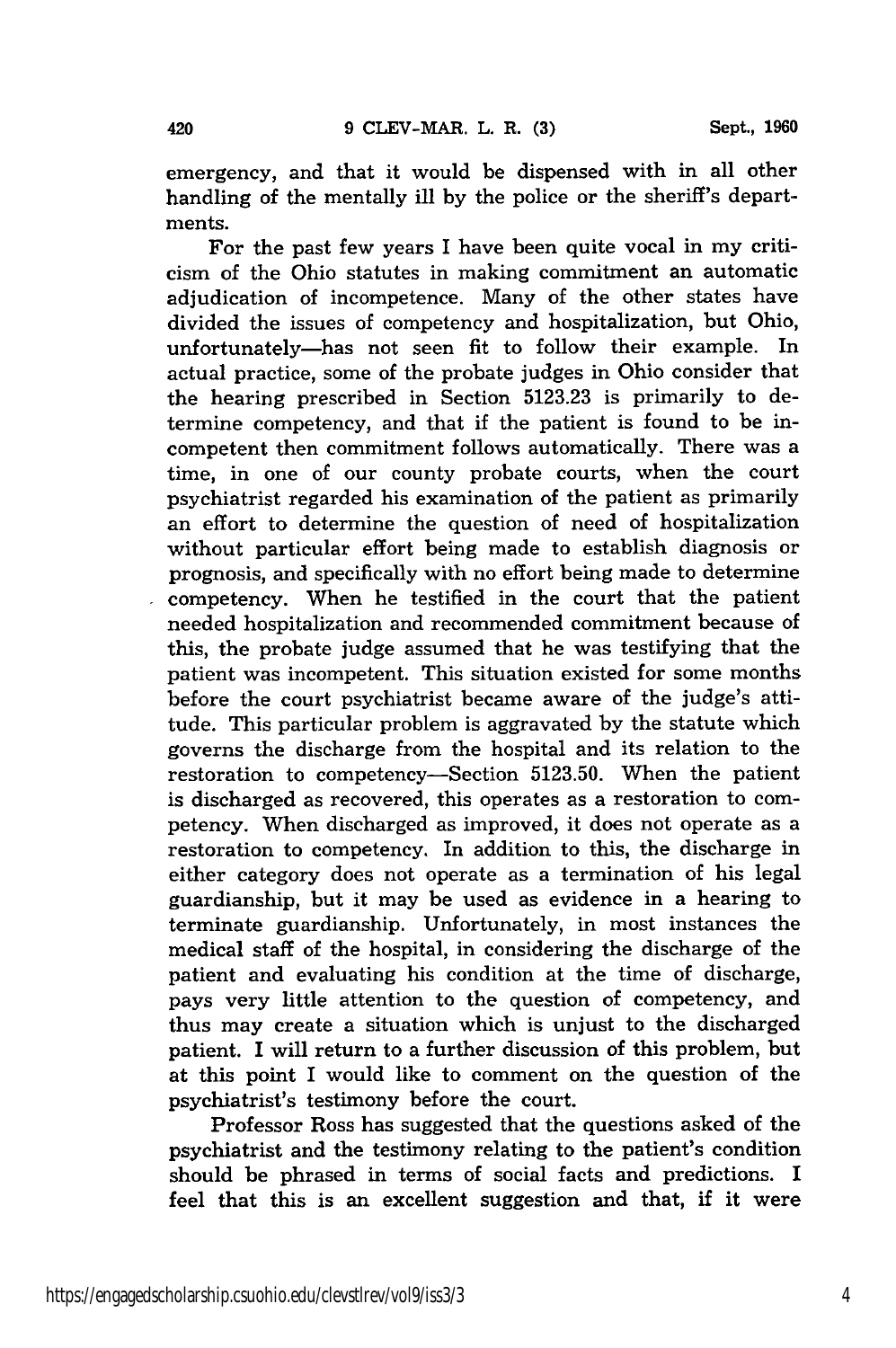adopted, the physician's testimony would be much more meaningful. The physician is trained to speak in terms of diagnoses and prognoses and to the trained listener these terms are meaningful. Unfortunately, to the untrained hearer they are not so meaningful and, in fact, may be misinterpreted and misunderstood. The psychiatrist assumes that the court is thoroughly familiar with these technical terms. It would be much better if he would talk with the court in the same fashion as he explains the patient's condition to the relatives-namely, in terms of "what's wrong," "can the person be helped?", "what treatment is needed?", and "how long will it take?" As psychiatrists we need to avoid the pitfalls of using labels. They are frequently not well understood, even by our colleagues, and the risk is much greater with other persons. Let me point out several of the interpretations which I have found to be fairly common in dealing with lawyers and courts:

1—The diagnosis of psychoses and neuroses. The common impression is that the neuroses are mild and do not require hospitalization, while psychoses are severe and do require hospitalization. While this generalization is true, it is not inherent in the diagnoses and does not necessarily follow in every case. They are two separate categories of disorders and each individual patient must be considered on the basis of the problem involved. There are certain neurotics who are best handled by hospitalization, just as there are fairly large numbers of psychotics who can be handled without hospitalization.

2-The qualifying phrases "acute" and "chronic." Many lay persons react to these terms by assuming that the patient can be handled at home or in the psychiatric unit of a general hospital in the case of "acute illness," whereas it is assumed that hospitalization in a state hospital is required in chronic cases. While the type of onset and the duration of illness are factors in making the determination, the primary criteria used relates to the reversibility of pathology. If it appears, for example, that the brain will return to its normal state, the diagnosis of the illness may be classified as acute, even though it may be several weeks, or even months, in duration. On the other hand, if it is clear that there will be permanent damage, the illness will be classified as chronic, even though only a few days have elapsed since the illness became apparent. Under ordinary circumstances, of course, illness starts as an acute illness and then, after permanent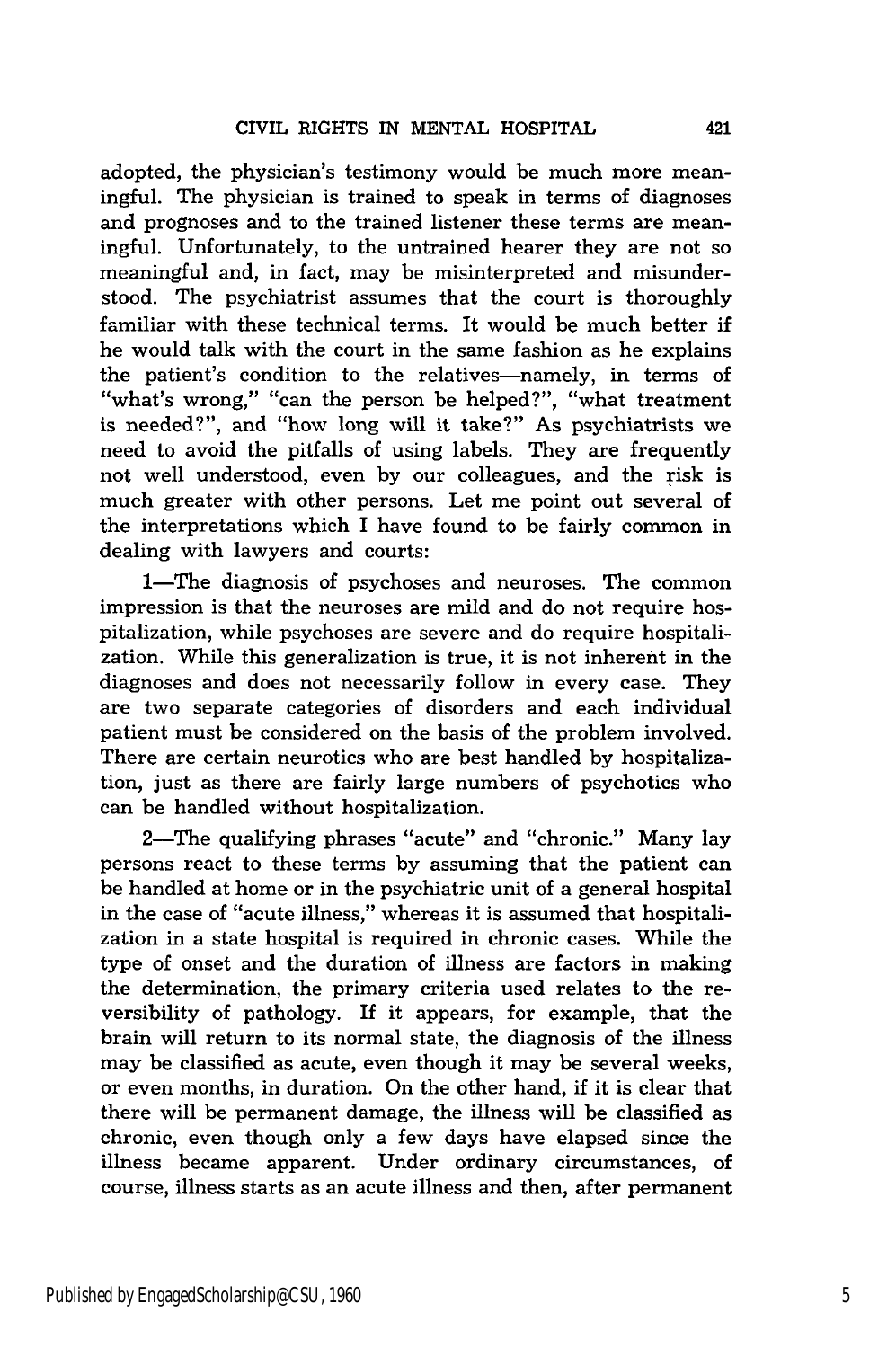damage occurs, is classified as chronic as soon as the acute symptoms subside. However, the important point is not whether permanent damage has occurred, but that we need to determine the degree of damage and the level at which the patient can operate. There are many mild, chronic psychotics who show permanent irreversible pathology, but who do not require hospitalization and who are able to function in society, even though on a limited basis. This leads me to point out that the qualifying phrases--mild, moderate, and severe--are frequently much more meaningful in evaluating the need for hospitalization than whether the diagnosis is neurosis or psychosis, or whether it is acute or chronic. Further than this, such phrases are much better understood by the lay person.

From the above discussion, I think that it is clear that the testimony concerning the commitment would be much clearer to the court if the questions were not "Is the patient psychotic?", or "Is his illness chronic?", or "Is he competent or incompetent?", but rather, "Is this individual ill?" and if so, "What is the severity of his illness?". In predicting his future behavior, what should be recommended?

Now, let me return to my discussion of the discharge process and point out where our own usage of words from a medical standpoint rather than a legal standpoint produces injustice: Section 5123:50 states that a discharge as recovered operates as a restoration to competency; a discharge as improved (anything less than recovery) does not so operate. The statute equates recovery and competence, improvement with incompetence. In the medical usage of the term "recovered" this is taken to mean that the patient is able to return to the previous level of function before the illness. Our manual (the A. P. A. Manual) by which we code our discharges, for example, says that we should evaluate the patient in terms of his condition and the level of function before he entered the hospital. Now in two hypothetical cases, how does this work out?

1-Mr. A, a very responsible business man, in an executive position, has a cerebral accident (stroke) and because of his confusion and other symptoms, he is committed to X State Hospital. After three months, he has improved remarkably, is able to leave the hospital and return to his job and perform adequately, although his employer says he still has difficulty in finding words and phrases to express himself properly and he still has a mild, residual,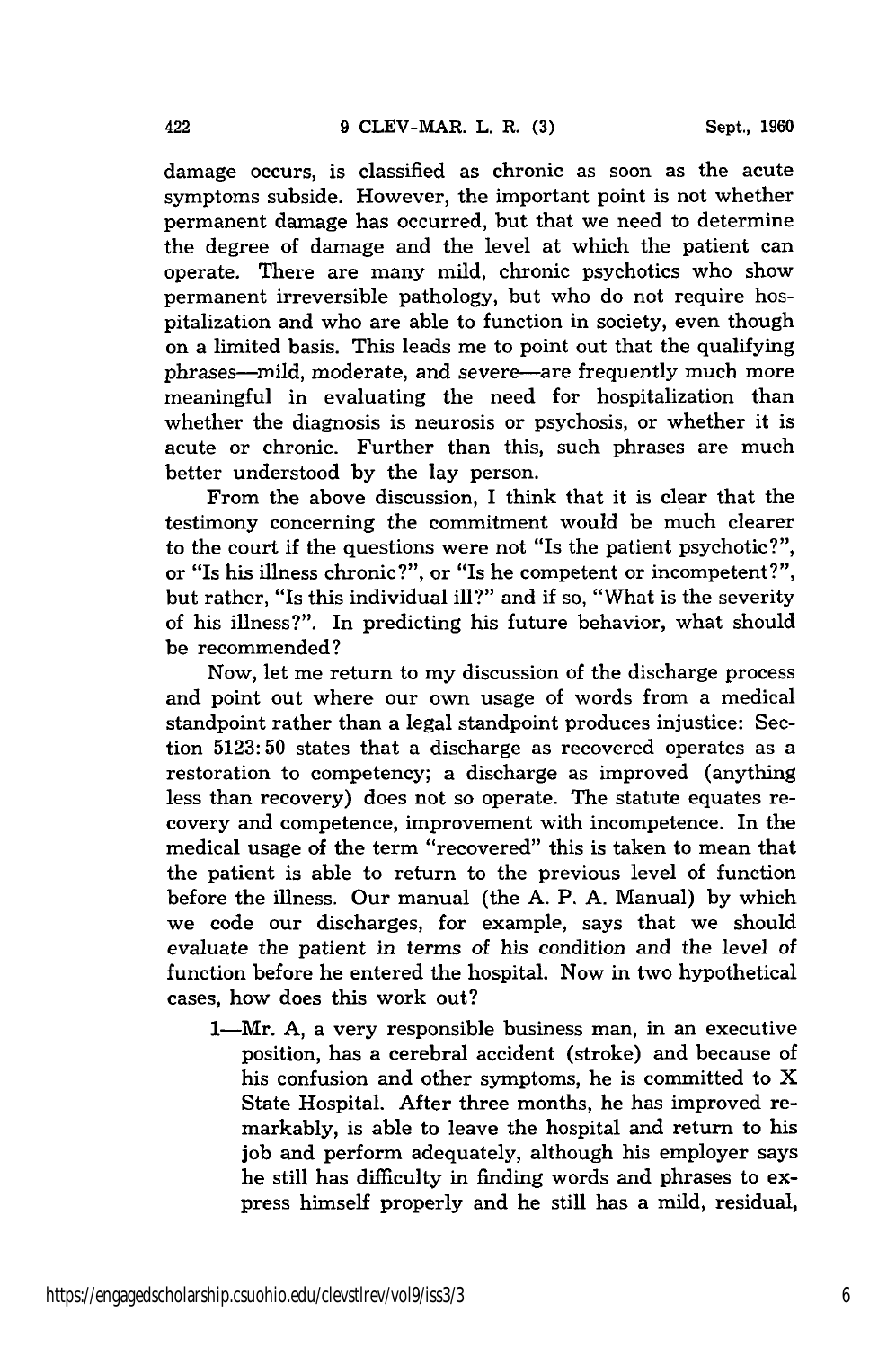one-sided paralysis. Because of this, he cannot be classified as recovered, but only as improved, so that his competency is not restored upon discharge, even though, in fact, he can be considered competent.

2-Mr. B, a workman, who has always made a border-line adjustment on his job and whose family says he has always been an isolated person, who made a poor social adjustment, suddenly became upset at home and creates a sufficient disturbance so that he is committed to the same state hospital. After three months he too is able to leave the hospital, go back to his home and return to work. His family says that he is much the same as he was prior to his hospitalization except that he no longer resents his parents' advice to him as to how to handle his pay-check and his expenditures. The hospital staff feels that in all likelihood, he was a chronic schizophrene before he was hospitalized, and that he has returned to his former mild state and is able to make a border-line social and economic adjustment. Because of this, since he had attained such a level, he is classified as recovered, and this discharge operates to restore him to competency, even though he probably was not competent before being hospitalized.

In my opinion, the only way this sort of situation can be limited and controlled is to completely separate the issues of hospitalization and competency. The determination of competency should be a legal problem and it should not be determined by the medical staff, nor should it be linked to either the question of hospitalization or discharge.

Let us now turn to a discussion of the patients' rights while he is within the hospital. Many states have statutes on the qualified privileges of correspondence and visitation. There are only two states which give the patient an absolute statutory privilege of writing to anyone without censorship. As a matter of general policy, our hospitals in Ohio permit correspondence and visiting, and the restrictions on these privileges are individually applied only when it has been demonstrated that such correspondence or visiting are harmful to the health and welfare of the patient. As an example, the patients in our hospital send and receive their mail uncensored. Other hospitals do censor both incoming and outgoing mail, but the patients can send and receive it. Visit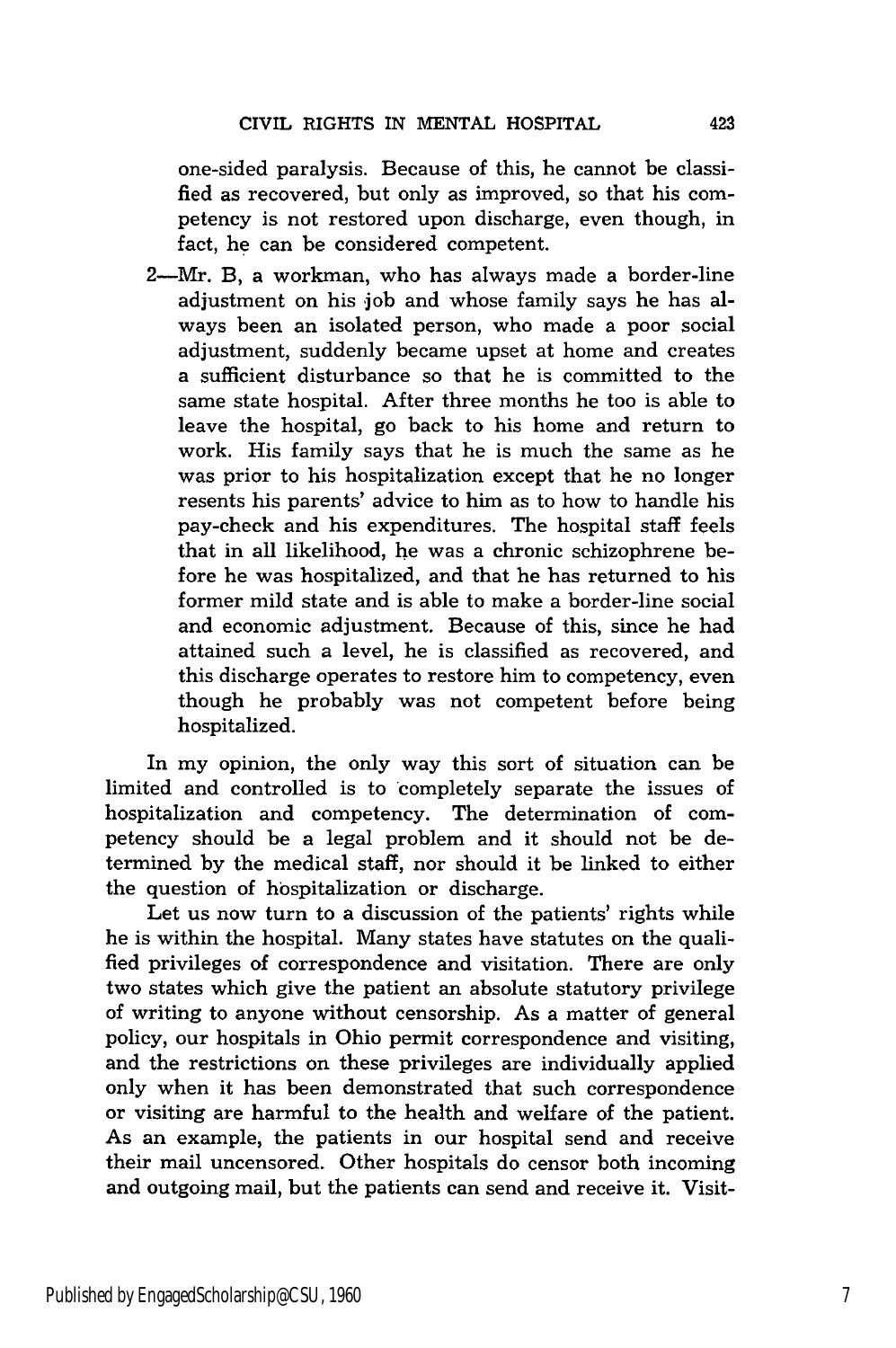ing is permitted on certain hours and certain days, with the regulations designed primarily to control traffic and to avoid interference with normal treatment activities rather than any effort to restrict visiting. It should be pointed out that the patient's physician, attorney or minister is permitted to visit the patient at any time, and these three classes are not restricted to specific visiting hours. Exceptions to the regular visiting hours are also made for relatives or friends who come from a considerable distance and who could not conveniently visit during regular visiting hours. Section 5123.03 provides the basis for this policy by stating that patients may freely correspond with their relatives, friends, physicians and regular legal advisors, and that they may also receive visits from them except when that is termed inadvisable by the Superintendent (medical staff), and in such instances the Superintendent shall place on file, subject to inspection, a written assignment of the reason for not permitting such correspondence, writing or visits. The same section says that the patient's personal or family physician shall be admitted at all times.

After a patient has been observed in our hospital for several days, the majority of them are permitted the privilege of using the telephone at specifically designated times. It should be pointed out that this is not customary in other hospitals and that this example is cited to illustrate that the elaborate restrictions formerly thought necessary for mental patients are needed only occasionally. Because of the relatively small number of patients and the more intensive treatment program at this hospital, such a practice is feasible, whereas in some of the other hospitals, with a much larger patient load and smaller staff, such a practice might create administrative problems.

Ohio has no provisions in its statutes concerning the use of restraints. Some other states do have such regulations, which require that the patients who are in restraint must be reported, that they must be seen by the staff at certain regular intervals, and that the restraint is removed at certain intervals. With the advent of the newer treatment methods, particularly the tranquilizing drugs, the need for such mechanical restraint has largely disappeared. I would offer the opinion that statutory provisions in this regard are unnecessary today.

Section 5123.03 also provides that before proceeding with any major operation "the Superintendent shall notify the patient's personal or family physician, spouse, parent, guardian or next of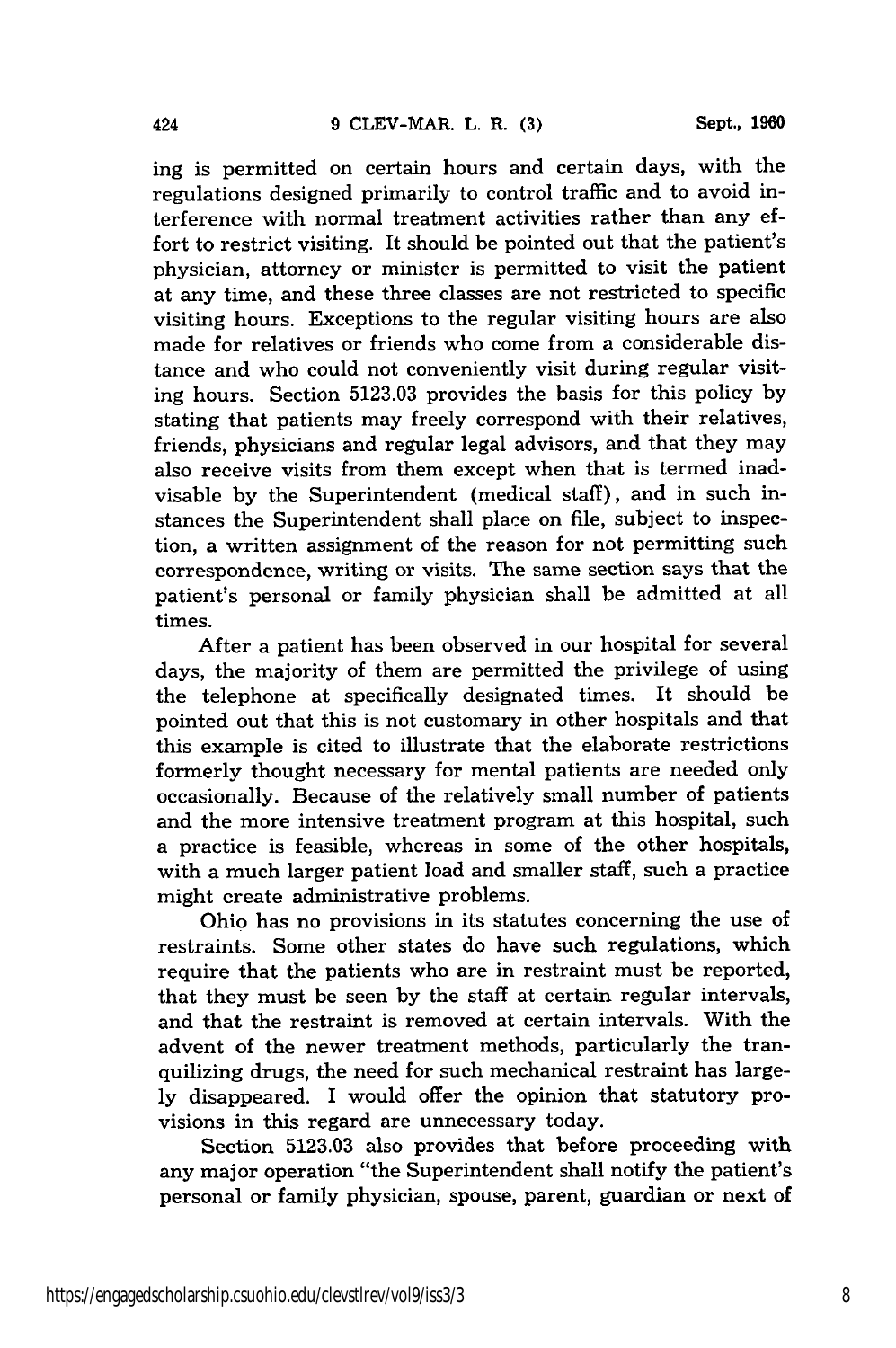kin." Note that it does not state that consent is required. This particular provision must be evaluated in connection with Section 5123.43, which provides that the Superintendent shall have exclusive custody and control of the person of the patient during the time he is detained, whether or not a guardian has been appointed. The effect of this Section is to clothe the staff of the hospital with authority equivalent to that of guardianship of the person. Again, as a matter of policy, our hospital requests permission for all types of treatment, including surgery. If permission is not obtained, then a decision must be reached as to whether treatment will be given in spite of objection. This decision is usually based on the patient's condition and the type of treatment under consideration. For example, if consent was refused for elective surgery, the surgery would not be performed. However, if the patient is acutely ill and it is felt that the treatment is strongly indicated, it would be done in spite of the lack of consent. This most frequently occurs in connection with shock treatment. If the patient is a voluntary admission, however, the patient's consent is obtained and no treatment would be given without such consent. This policy is based upon the presumption that the voluntary admission retains competency and that Section 5123.43 does not apply, even though the language of the statute is sufficiently embracing to cover all patients and makes no exceptions.

The committed patient loses among other rights-the right to buy, sell, or hold property, the right to make contracts, to vote, and to hold office, to marry or divorce. Section 5123.57, which states that the patient is incompetent, with the exception of sane epileptics, voluntary patients, and the Medical Certificate patients under Section 5125.32, refers to "any agreement, or execute a contract, deed, or other instrument." It also provides that such instruments can be approved and allowed by the committing court; but to my knowledge this provision is seldom used.

One of the more highly prized privileges of our modern culture is that of holding a driver's license. In many instances, for the patient who is admitted to a receiving hospital for short term treatment, the Bureau of Motor Vehicles is not notified, and the license is not suspended or revoked. In those cases, if the patient is discharged in a short time, he is able to resume driving upon release. When the Bureau is notified, the license is suspended. Inquiries to the hospital concerning civil rights upon discharge involve the question of drivers' licenses more fre